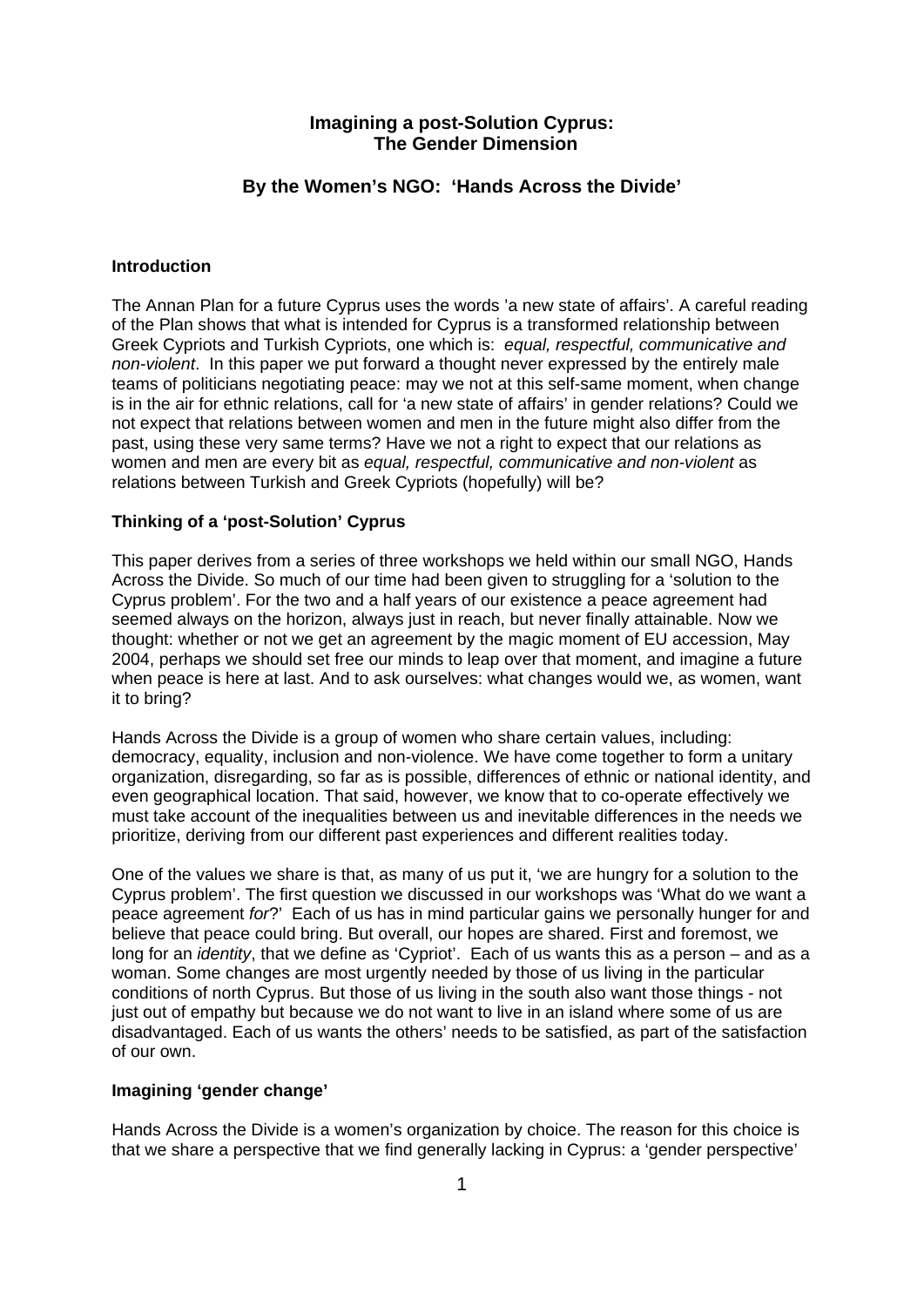that takes account of the realities both of women and men, the masculine and the feminine, and the relations between them. We feel this perspective has something fresh to show us about the conflict, about Cypriot societies today, about the long-drawn-out peace process, and about the Cyprus that might follow from the signing of an agreement.

This does not mean we want to increase the distance between women and men. On the contrary, we deplore the line that is too often arbitrarily drawn between us. We think of both men and women as human beings, and want to emphasize the many things we share. Our wish would be that the damaging differences and divisions of gender diminish, and that genuine partnership be enabled to grow.

The many things we said to each other in the course of our series of three workshops showed us that we agree on certain basic perceptions of the world we live in. It is clear to all of us that society, in the shape of our various Cypriot cultures, has marked a sharp contrast in the roles and expectations of women and men. Certain good qualities are expected, encouraged and valued in men, and other good qualities in women. The two sets of qualities, when found in the 'opposite' sex, are seen as wrong. For instance, tenderness, seen as a natural quality of women, is often seen as weakness in men. This has narrowed the scope for both women and men, brought about characteristic strengths and failings in each of them, hindering communication between us. And in particular it has generated many inequalities and disadvantages for women.

#### **Gains both for women and men**

The second question we discussed in some depth in the workshops therefore concerned our relationships with men. We asked ourselves 'What do I appreciate about the men in my life? What would I like to change *in* them? And how would I like things to change *for* them?' We found each of us could name certain desirable characteristics in women and femininity – for instance, that we are communicative, in touch with our feelings etc; and certain undesirable characteristics - for instance that women shy away from public roles and from power, that women sometimes do not support each other. Likewise, each of us has experienced good qualities in the men in our lives. Each of us can name and appreciate particular strengths, particular ways of thinking, the way men are often supportive to each other, they often show great generosity and responsibility to their families, have much to teach, and, as our fathers, have often encouraged our education.

But other experiences have made us want to see change in gender relations, in the way men and women relate to each other. The masculine cultures that prevail today discourage respect for women and the feminine. They do not foster good communication and empathy between men and women, or between men. They do not generate a close link between mind and feelings. They do not make of men good listeners, with sensitivity to the other's feelings. Indeed men are not encouraged to feel love and need, or to give full expression to such feelings. They are not imbued with respect for domestic life, housework and care, or respect for men who share fully in those things. Men and boys are seldom taught that to share power and responsibility with women can be a win-win game, it need not be at the expense of their own agency and power. A particular grievance of women is that men operate a double standard as regards emotional and sexual fidelity, with one set of norms for themselves and another for women.

We do not see the problematic things in gender relations as being the fault only of men as men. Rather, we see them as stemming from the way society shapes masculinity and femininity. We recognize that women, especially mothers, have some responsibility for the shaping. But we feel that men would gain, along with women, from change. Men would gain by redefining, refusing or sharing some of their perceived responsibilities, for there are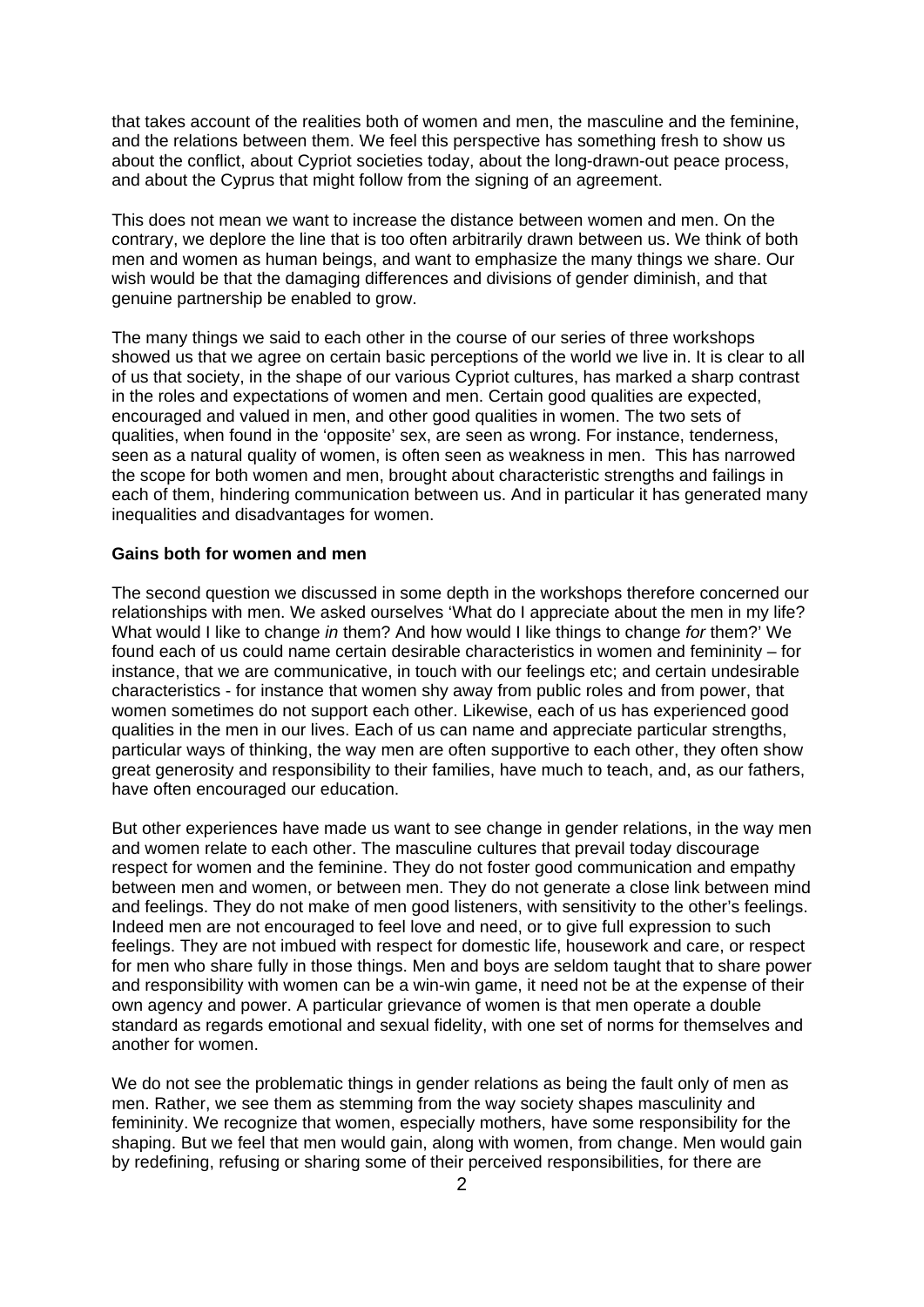burdens as well as privileges in being the more powerful sex. At present, men give a hard time to those among them who step out of line, who share both power and domestic life fully with women, and value 'feminine' values in themselves. Men might be happier if not continually called on to prove themselves, to compete and keep up their defensive mask. We believe they would gain much from a reduction in militarism and violence in society.

With these things in mind we went on, in our workshops, to 'brainstorm' the kind of transformations we would like, as women, to see in a 'post-Solution Cyprus'. We then separated into five small groups to develop the ideas further. We present them below as a five-part 'manifesto for gender democracy'.

### **A. Political and Legislative Structures**

(drafted by Fatma, Myrka, Selma and Rita)

A peace agreement for Cyprus will involve changes to the constitution and related structures, in the interests of co-operation between its people. That innovatory moment could be an opportunity for creative changes, also, on the gender dimension.

*1 As women we want to have a Constitution that explicitly identifies women and men, and stresses equality between them.* 

At present, there is only a general provision in Article 28 of the Constitution, under Part II: Fundamental Rights and Liberties, which states that:

- o All persons are equal before the law, the administration and justice and are entitled to equal protection thereof and treatment thereby.
- o Every person shall enjoy all the rights and liberties provided for in this Constitution without any direct or indirect discrimination against any person on the grounds of his<sup>[1](#page-2-0)</sup> community, race, religion, language, sex, political or other convictions, national or social descent, birth, colour, wealth, social class, or any ground whatsoever, unless there is express provision to the contrary in this Constitution.

*2 We want the laws that govern society to flow from such a 'gender-acknowledging' Constitution and all new policies to be screened and evaluated for their gender implications before they are introduced. This in practice will mean that gender is 'mainstreamed' into all legal instruments and policies and into the departments of state that administer their implementation.* 

By mainstreaming we mean the reorganization, improvement, development and evaluation of policy processes, so that a gender equality perspective is incorporated in all policies at all levels and at all stages, by the actors normally involved in policy-making. This presupposes *training of all policy actors in gender awareness and on gender issues in their field, and developing tools and instruments such as gender-sensitive data and statistics.* It also presupposes the involvement of suitably prepared people, i.e. with a combination of expertise in *both* the subject matter of the policy field in question *and* gender analysis

<span id="page-2-0"></span>1

 $<sup>1</sup>$  It is interesting to note that in the English translation of the Constitution the word "his" is used</sup> when referring to any person. Since the Constitution is dated 1960, this is not surprising. Because of the structure of Greek grammar, the Greek version uses a neutral word.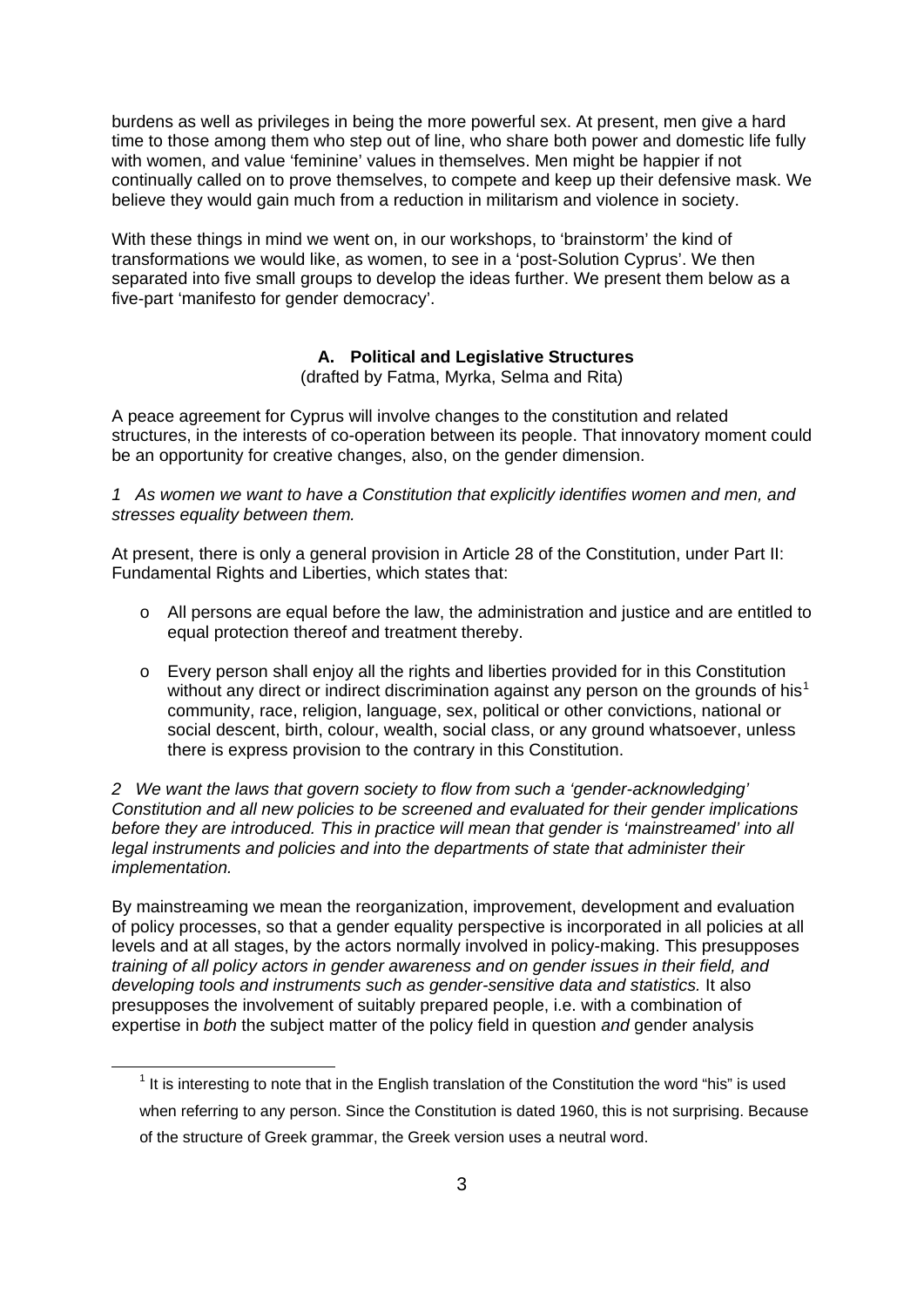processes. In this respect, we propose the establishment of an *Administrative Co-ordination Committee on Gender Mainstreaming in each Ministry*, which would ensure that the gender perspective is reflected in all areas of the Ministry's responsibilities. This Committee would consist of representatives of both the governmental and non-governmental sectors (social partners, NGOs and in particular women's organizations).

We are not in favour of creating a separate Ministry for Women. This is not only because the word 'women' and issues relating only to women unfortunately 'trigger' adverse responses in our culture and society - it is also because *a separate Ministry for Women is likely to compartmentalize women's issues and inhibit gender mainstreaming in all policies.* Other Ministries might be tempted to neglect gender implications, since gender equality policy would be seen as a responsibility of the Ministry for Women. They might only "add on" policies concerning women when these are closely connected to their own policies, or when a relevant piece of EU legislation falls under their responsibility. In this way, gender mainstreaming in *all* policies might be inhibited.

*3 We believe that gender mainstreaming cannot replace specific policies that aim to redress situations resulting from gender inequality. Gender equality policies and gender mainstreaming are complementary strategies which must go hand in hand to reach the goal of gender equality. We, therefore support positive measures to overcome women's disadvantage and achieve parity of numbers and effective equality.* 

We note in particular the very small numbers of women ministers. Women are also underrepresented in other high-level positions in the Government, in public offices and in parliament. Positive measures could include the introduction of *quota systems* that enable women's increased participation in all decision-making bodies, state institutions, public offices and parliament, with the ultimate aim of achieving numerical parity with men. Another measure could be the *revision of the criteria currently used to calculate government funding to political parties*, in order to *encourage the participation of more women in parliament*. At present, political parties receive:

- o an equal amount as a grant to cover their contributions towards the respective political parties of the EU,
- o an equal amount as a basic grant,
- o an amount, which is distributed proportionally according to the results of the previous parliamentary elections.
- o *We suggest that* an additional criterion should be the proportional distribution of an *extra amount according to the number of women elected* in the previous elections.

*4 We anticipate that, after a peace agreement and accession to the European Union, EU directives, resolutions and recommendations, relevant international court rulings, etc. will be applicable throughout the island, and observed not only to the letter but also in spirit. We want particular attention to be given to the practical implementation of legislative provisions on gender so that equality does not remain a mere principle, but is achieved in effect.* 

Although EU equality directives have already been transposed into Cyprus legislation, we stress the importance of *developing implementation mechanisms and structures***.** We are pleased to note that several of the new laws include provisions for the development of effective implementation mechanisms. The law on equal pay (N. 177[I]/2002), for example, provides for the appointment of inspectors who monitor the implementation of the law and deal with complaints that have not been submitted to the labour dispute court. Similarly, the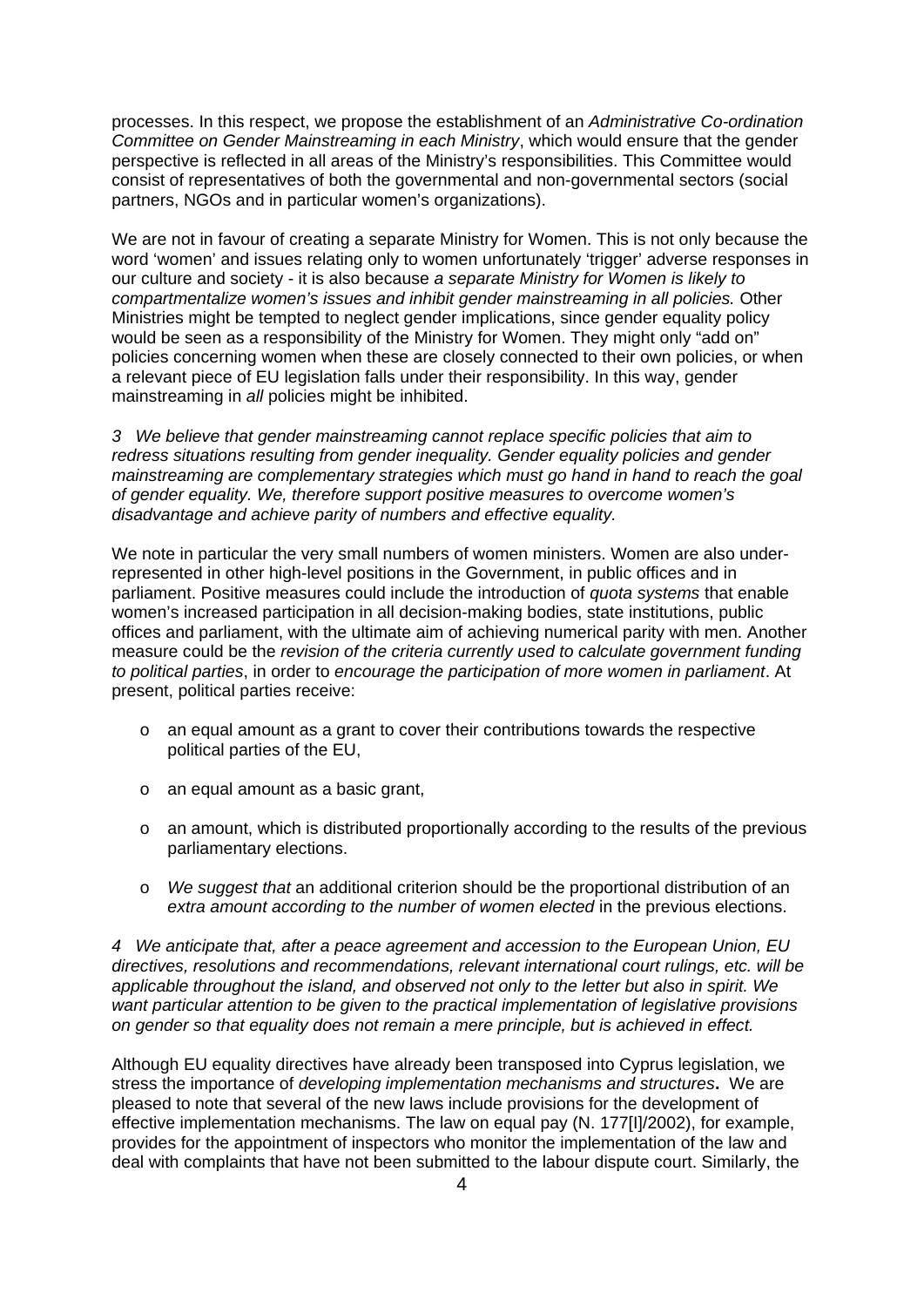law on equal treatment of men and women as regards employment and vocational training (N. 205[I]/2002), which among other things includes provisions for protection against sexual harassment, also provides for the establishment of an equality committee responsible for monitoring the implementation of the law, advising on policy formulation and the revision of legislation, proposing measures and programmes for the promotion of equality in the area of employment and vocational training and carrying out relevant research.

*5 We believe that women suffering discrimination on grounds of gender should be able to have recourse to an equality ombudsperson for redress.* 

Two new posts of *equality ombudsperson* should be created (one in each community), with responsibilities for gender issues and more general discrimination issues such as discrimination based on racial or ethnic origin, religion, belief, age, sexual orientation and disability.

We believe that the role of the existing ombudsperson for administration should *not* be expanded to include equality and discrimination issues, for a number of reasons:

- o The existing ombudsperson for administration is responsible for examining citizens' complaints against services or persons with executive or administrative duties. By expanding her or his role, s/he may at a given time receive complaints from both a victim of discrimination *and* the person, body or organization accused of the discrimination, thereby leading to situations in which there is a conflict of interest. This could be damaging to the sense of security of women and other people suffering discrimination.
- o The existing ombudsperson for administration does not have executive powers to enforce decisions, whereas the equality ombudsman should be able to see his/her rulings implemented.
- o Gender equality and anti-discrimination issues call for specialized knowledge and sensitive handling, which may be overshadowed by the generic workload of the existing ombudsperson for administration.

*6 The equality ombudsperson should be assisted by an equality commission, which would promote equal opportunities for everyone, regardless of gender, sexual orientation, race, ethnicity, nationality, colour, religion, belief or disability, and act as a watchdog or guardian of standards in the field.* 

The equality commission would:

- o Provide information and advice to people who have suffered discrimination or harassment.
- o Monitor social policies and work in both the public and private sectors to encourage social inclusion and fair treatment for everyone.
- o Run campaigns to raise awareness on gender and discrimination issues and to enhance social cohesion by encouraging civil society to play their part in creating a just and inclusive society.

*7 We wish to have, in each of our parliaments, a standing committee on equality in terms of gender and other forms of discrimination.*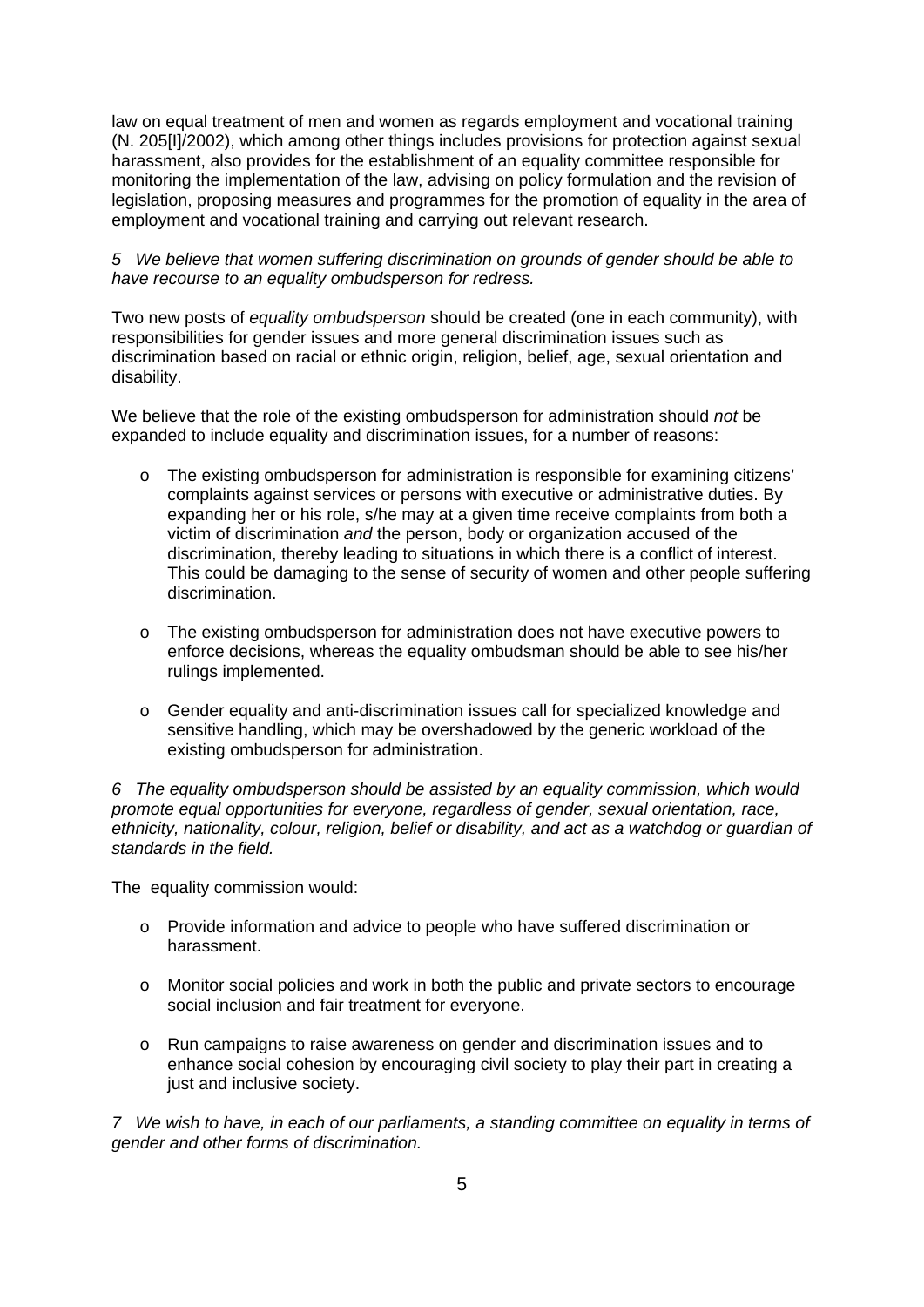As in the case of the equality commission, the standing parliamentary committee would work in the area of equal opportunities for everyone, regardless of gender, sexual orientation, race, ethnicity, nationality, colour, religion, belief or disability. The standing committee would ensure that a gender and anti-discriminatory perspective would be taken into account before the enactment of new laws.

### **B Economy, Employment and Training**  (drafted by Marina, Nana and Pembe)

Although recent decades have seen a greatly increased participation of women in the labour market in Cyprus, with a consequent gain in women's economic autonomy, the importance of a 'gender perspective' in the development of macro-economic policy is still not widely recognized. Meanwhile, globalization is having effects on our economy and our everyday lives. Its benefits have been unevenly distributed, leading to wider economic disparities, the feminization of poverty, and increased gender inequality. While it has brought greater economic opportunity and independence to some women, many more, far from gaining, have been further marginalized, and inequalities between men and women driven deeper. For example, many women continue to be employed in low-paid, part-time and sub-contract jobs, marked by insecurity. And women, especially new entrants into the labour market, continue to be among the first to lose jobs during cut-backs, and are the last to be rehired when labour is again in demand.

An important tool for addressing women's economic insecurity and inequalities between the sexes in employment and training is the strategy known as 'gender mainstreaming', mentioned above, by which the principles embodied in the European Union directives on sex equality should be implemented in all public policies and services of member states. In this spirit we call for the following developments, whether mandatory or voluntary, in the economy and employment, throughout Cyprus.

- o Take action to increase *women's participation* in economic activity and to bring about a balanced representation of women and men *in all sectors, levels and occupations of the labour market* (i.e. breaking down horizontal and vertical sex-segregation), by encouraging the creation or expansion of institutional networks to support the career development and promotion of women.
- o Support the policy for '*equal pay for work of equal value*' in order to diminish the stubbornly persistent differential in incomes between women and men.
- o Develop programmes and policies to ensure that *maternity, motherhood and parenting*, and the role of women in procreation, are not used as a basis for discrimination nor to restrict the full participation of women in society.
- o Promote the *reconciliation of work and family life* by developing flexible working practices, e.g. fairly-paid home-based work, tele-work, job sharing, expanding family support and care services for children and other dependants (e.g. elderly or disabled family members), and improving leave arrangements for workers with families.
- o We welcome the *parental leave* legislation, which has recently been enacted, but we are concerned that take-up by men might be limited. In this respect, we stress the need to change social practices and perceptions which still presuppose that women are chiefly responsible for unpaid work related to looking after a family while men are chiefly responsible for paid work derived from an economic activity. The principle of equality between men and women in relation to employment and labour also implies *equal sharing in the home sphere*.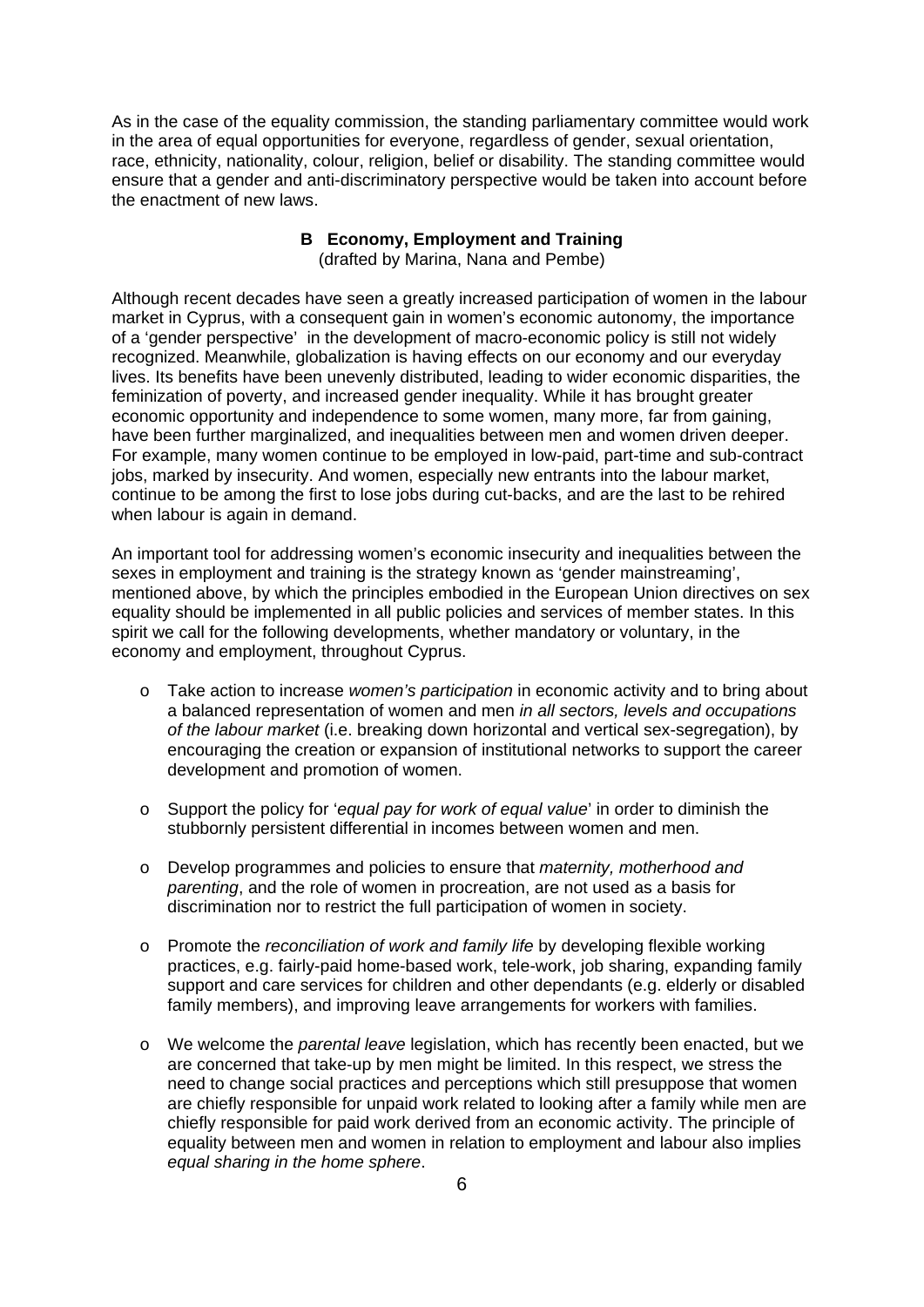- o Develop policies and programmes to enhance the *employability of women* and their access to quality jobs, through improving access to formal, non- formal and vocational training, lifelong learning and retraining, long-distance education including in information and communications technology and entrepreneurial skills, to empower women in the different stages of their lives.
- o Promote gender-sensitivity and social responsibility of the *private sector* of the economy through the management of work time and dissemination of gendersensitive information and an advocacy campaign.
- o Develop and / or strengthen programmes and policies to *support women entrepreneurs*, including those engaged in new enterprises through access to information, training including vocational training, new technologies, networks, credit and financial services. We welcome the fact that in the last two years the Ministry of Commerce and Industry of the Republic of Cyprus have developed programmes for women from 25-55 years, providing them substantial financial aid to start up and establish their own businesses.
- o Although, there has been growing acceptance of the importance to society of full participation of women in decision–making and in the structures of power at all levels and in all forums, we still observe a wide gap between men and women in these positions. We suggest that our government apply affirmative action policies, including quota systems or voluntary agreements, and develop training programmes for women's leadership, not only in the government offices but also within political parties and electoral processes, and in semi government organizations (see also section A above).
- o Encourage and support education of girls in science, mathematics, new technologies, including information technology, and technical subjects; and encourage women, for instance through career advice, to seek employment in high-growth and high-wage sectors and jobs with career prospects.
- o Take all appropriate measures to *eliminate harassment and violence* against women and girls by any person, organization or enterprise.
- o Design and implement policies and programmes to fully address the specific *needs of women and girls with disabilities*, to ensure their equal access to education at all levels, including technical and vocational training. Provide adequate rehabilitation programmes in health services. And protect and promote the human rights of people with disabilities, equalize their job opportunities, and wherever possible eliminate existing inequalities between women and men with disabilities.
- o Analyze and respond as necessary to the major causes of men and women being differentially affected by the process of *job creation and retrenchment* associated with economic transition and structural transformation of the economy, including globalization.
- o Mainstream *a gender perspective into national immigration and asylum policies*, regulations and practices so to promote and protect the rights of migrant women. Take into account gender-related persecution and violence when assessing grounds for granting refugee status and asylum.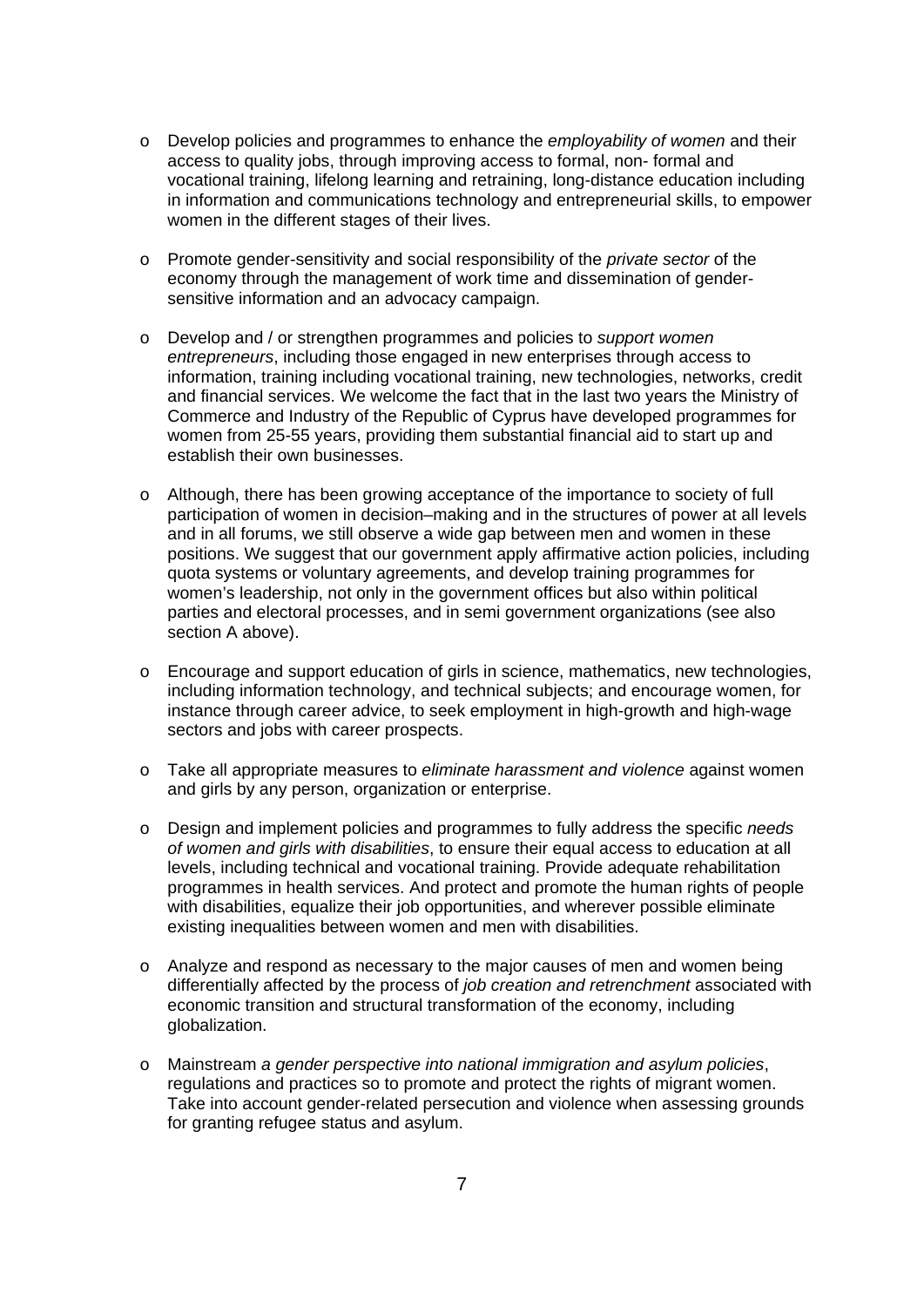o We affirm the value of an umbrella organization for women's rights within the framework of which women's non-governmental organizations would be enabled to promote, monitor and implement programmes in the economy and other sectors.

# **C Security, Militarism and Violence**

(drafted by Katie, Lesley, Maria and Sevgul)

The people of Cyprus, and particularly women, have lived with the effects of inter-communal and intra-communal violence and insecurity for decades. This experience of violence and fear of violence has taken a severe toll, not only in public life but also between individuals at a personal level, including the relations of home and family. This is one of the ways in which the armed conflict has been, though not recognized as such, not only a political issue *but also* a 'women's issue'.

It is our perspective in HAD to detect a connection between the ideas inherent in militarism, patriarchy, nationalism and capitalism. Many studies have shown that nationalists and their militaries need men to act 'as men', proving their manhood by being willing to kill and die on behalf of the state. But also, nationalism and chauvinism are a source of militarism and ethnic enmity. Nationalists ideologues and military commanders need women to behave in ways required by patriarchal ideals: they must be ready to offer up their sons and husbands to fight against the enemy in defence of the 'national interest' - as defined by a small powerful group of men. As women, we want an end to these harmful tendencies.

A significant contribution of feminist thought has been to reveal the relationship between all forms of violence, whether domestic, social, institutional or international. All violence stems from the imbalance of power and resources that prevails in a male-dominated world in which women's participation and perspectives on the vital issues of war making, peace making and reconstruction are either absent or markedly under-represented.

It is noteworthy that in countries where there is a critical mass of women in political decisionmaking, the political agenda tends to be broader and a higher proportion of state funds to be allocated to education, health, the environment and programmes for women's empowerment. Women in positions of power tend to promote a different view of politics and to define security to include human security as well as military defence, perhaps because women are socialized toward a culture of inclusion and care, towards a more holistic understanding of the 'other's' perspective, and towards structures that connect rather than divide people.

### *Seeking change: real security*

Our women's organization, Hands Across the Divide, would like to see change of the following kinds.

- o First, we want to see a world free of all forms of violence. As women we want ourselves and our children to be free from the threat of war. We hope for demilitarization of Cyprus and the creation of conditions that will lead to a future culture of non-violence and peace.
- o We hope the experience of living under a peace agreement will finally bring an end to the threat of external attack, which generates the psychological insecurity that in turn makes a high defence budget and a heavily armed society seem legitimate.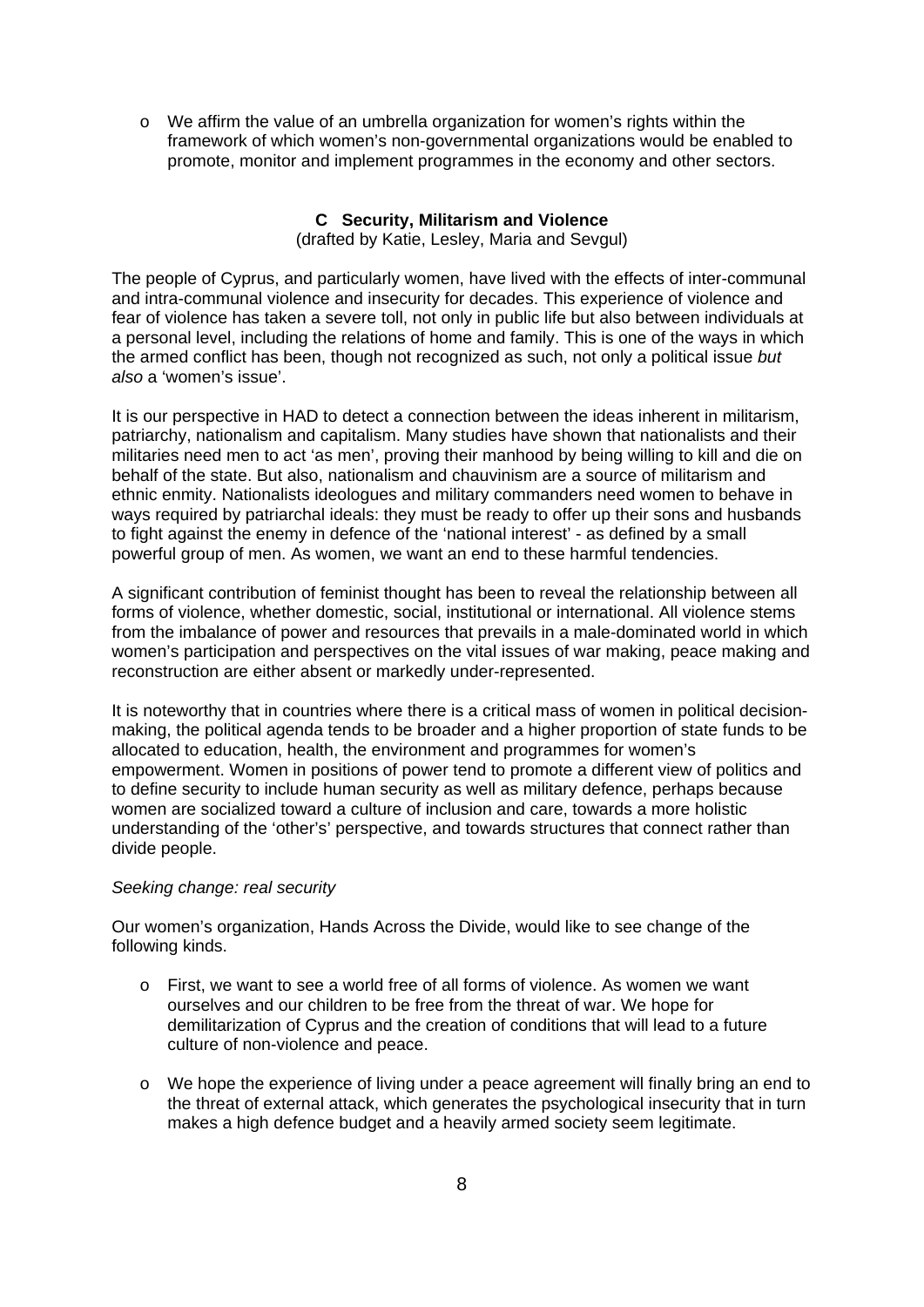- o We want to see not only Greek Cypriot and Turkish Cypriot militaries disbanded but the Greek and Turkish armies withdrawn from the island. We want the British bases, their intelligence devices and spying antennae to be dismantled, both because they create health problems for the local population and because they add to our insecurity.
- o The land mines laid along parts of the demarcation line must be cleared and the fields turned into places where our children are safe to play.
- o We want Cyprus to be demilitarized, defence industries converted to production for peace (with women getting a fair share of the jobs thus created) and the 'defence' budget re-allocated to social issues like health, education, services for the elderly and more kindergartens for our children.
- o We want an end to conscription into the military for our sons. The maturity and discipline some believe that boys gain from army service can be acquired in many more socially useful and non-authoritarian ways. Militarized masculinity is not the only form of masculinity, and we hope peace will make possible gentler forms of manhood for men and boys. We want to move towards a less macho and aggressive culture, and demilitarization will be one step in this direction.
- o The police should be under a civilian, local, authority instead of under military, and foreign, command as is the case in northern Cyprus today.
- o Women should be recruited into the police in equal numbers with men, and should have equal status in the service with men.
- o Police officers should have gender training, in particular so as to be more sensitive in the ways they handle domestic violence, cases of rape, and the abuse of migrant women. Women should have the right if they so wish to speak to a woman police officer.
- o As women we want to be accorded dignity and respect by men. We want to see an end to harassment, disrespect and degrading treatment both in the workplace and the home. Laws already on the statue book that provide for this purpose must be implemented. As women we want an end to abuse of the vulnerable, whether in the home, in schools, in playgrounds, in sport, in institutions or in the media.
- o Incidents of domestic violence are growing in both communities. We need to empower women to come out openly and talk about their experiences. We are concerned at the extreme violence increasingly shown in TV programmes, the press and other media. A public campaign for sensitization on these issues should be undertaken by women's organizations, in cooperation with women in public life.
- o Crime, including enforced prostitution, and other forms of exploitation of women by others, must be treated as a serious social problem and offenders be brought to justice. Connected to this is the problem of drugs and drug dealing. Recently, many mothers are voicing serious concern to save their young sons and daughters from drug addiction. There is an urgent need in both communities for de-tox clinics, and centres where professional advice and support is available to drug abusers. A special police unit should be trained for action against perpetrators in the drug trade.
- o The notion of 'security' should be given a new meaning in Cyprus, so that it no longer refers merely the build-up of armaments for 'national security' in the context of armed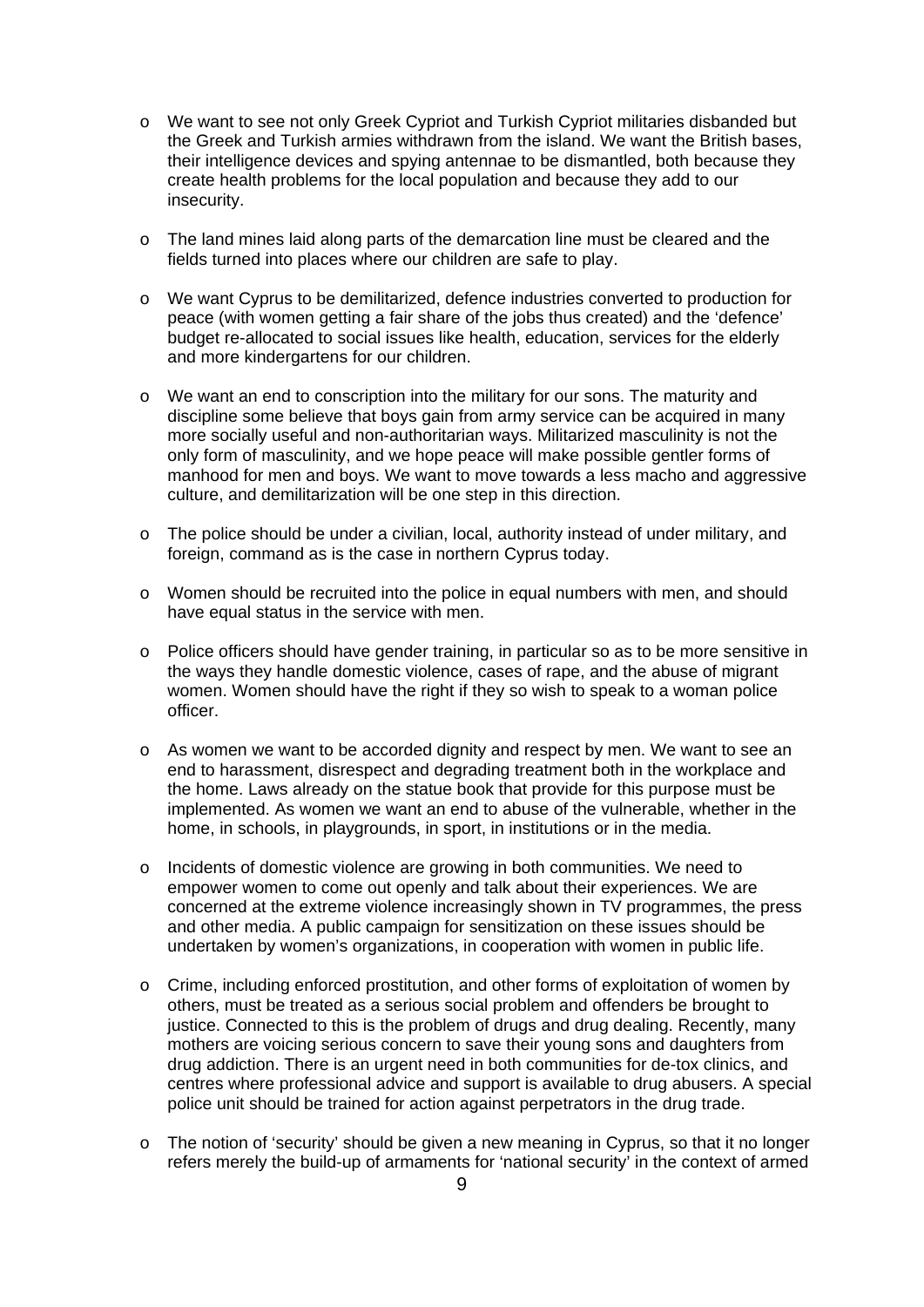conflict, but implies true human security – the guarantee of psychological, economic and social wellbeing. Security for women means not only feeling safe from the threat of war, but also feeling safe to walk out in the streets late at night without fear of harassment or danger of attack.

#### *Reconciliation – across national and gender divisions*

The resolution of a conflict, that is a mutually accepted, negotiated, agreement at the macrolevel, is not of itself adequate to create a culture of peace, that is a 'comprehensive, societywide system of values, beliefs, attitudes' through which ordinary people in their daily lives will place a premium on peace, truly stand for peace, after the moment of solution. All too often formal agreements fall apart or prove incapable of establishing trusting relationships between former rival peoples. For co-operation to take root, a conscious process of *reconciliation* needs to penetrate deep into the societal fabric and include all the segments of the population.

Since 23 April 2003, many people from both communities have repeatedly crossed to each other's 'side' of the partition line. Many believe that in this way a people-to-people reconciliation process is quietly happening in Cyprus. If so, now may be the time to link the efforts for peace at the macro-level with the micro-level desires. It is time to introduce a feminist, holistic, analysis and understanding of the complex issues of peace and security. The Reconciliation Commission provided for in the Annan Plan could be a significant mechanism for forgiveness and healing. A women's group such as HAD has a responsibility in such processes, as a space in which reconciliation can be fostered, among and between women of all ethnic 'identities' in Cyprus. The other side of the coin is that 'reconciliation' should and could be interpreted by the whole of Cypriot society as a process of bringing to light, speaking honestly about, and finally putting behind us (along with ethnic conflict) the oppression, inequality and violence that sadly, much too often, cast a shadow on relations between men and women.

#### **D The Family, Everyday Life and the Community**  (drafted by Neriman, Kyproulla and Elvan)

One of the most difficult sites of gender change is the family. It is difficult because the family is the most cherished and valued institution in society, the place where we find love and affection, security and support – while at the same time it is the place where unfairness, oppression and even in some cases violence, are capable of hurting us most. We believe that while Cypriot society is engaged in the task of renewing democracy at the political level, designing a new system of governmental structures as part of a 'Solution', we should boldly renew our expectations of 'deep democracy', a democracy that penetrates to the grassroots of society and includes democracy in marriage, household and family. Some of the changes we would like to see are as follows.

- o As women we want complete autonomy over whether to marry and whom to marry, and over other life choices. There should be no pressure on the individual from any source as to the ethnic, religious or other origin or identity of our chosen partners.
- o Provision for civil marriage ceremonies should be firmly established in all our communities.
- o There should be no discrimination, for instance in employment, on grounds of marital status.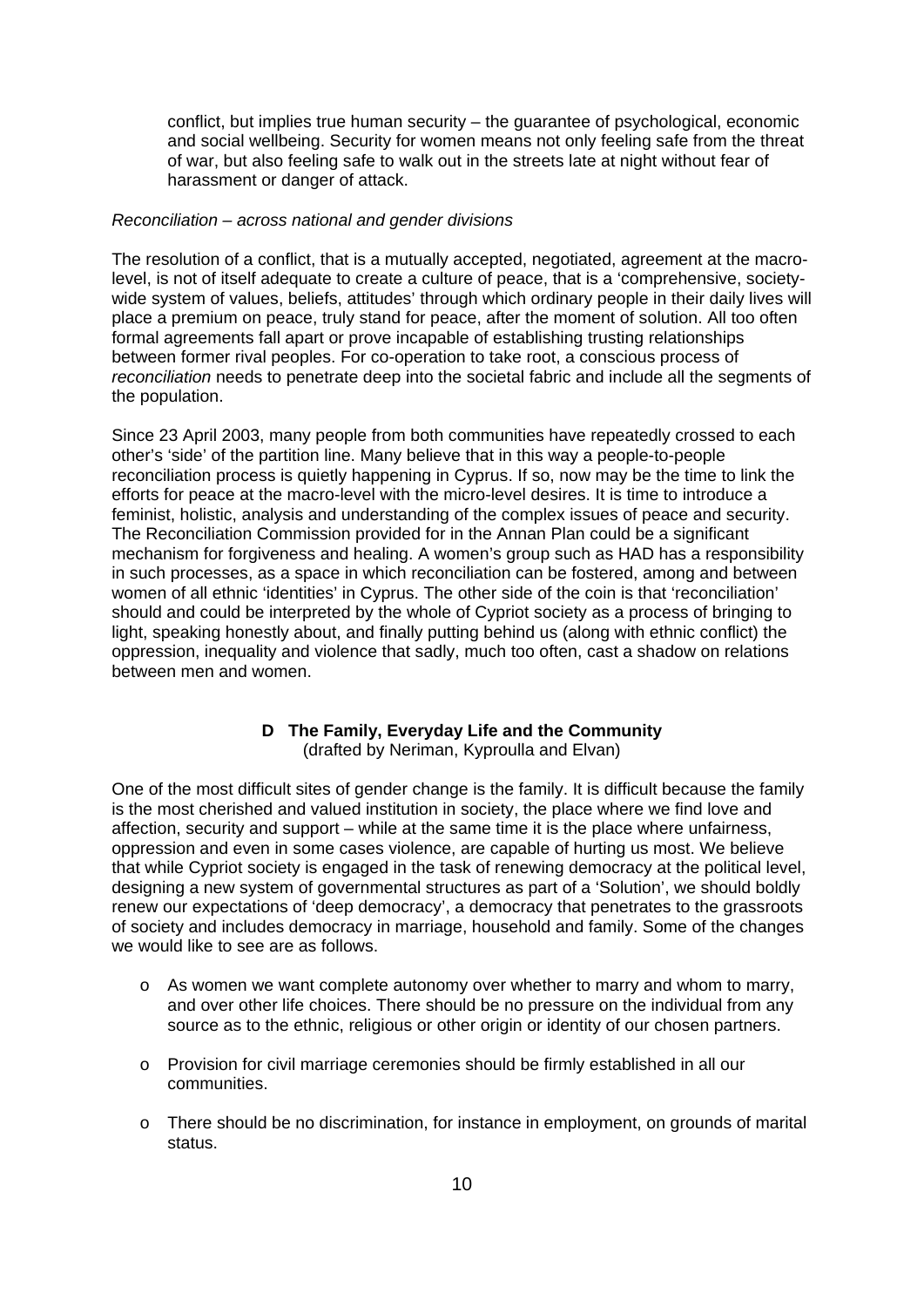- o Children on maturity should be free to make their own choice concerning whether to adopt a religion and which religion it will be, and they should be taught respect for each others' choices.
- o Unpaid domestic work and responsibility should be shared equally between women and men, and both partners likewise should have the opportunity of engaging in paid employment and study.
- $\circ$  Having in mind that the majority of single parents are women, we call for more support for people in this situation, from both state and society. Single parents and their children should have the same legal rights as married couples. The law concerning fathers' obligation to pay alimony for the support of their children should be strengthened and fully implemented.
- $\circ$  The family should be supported by the state with a substantial budget for the provision of infrastructure including day nurseries and after-school facilities to enable parents to work, and high quality community care and residential homes for the elderly, disabled and ill, so as to share the burden of care with the family.
- o As women we have a particular concern with the quality of childhood. We hope parents (as also teachers – see section E) will encourage in children the capacity for respect for each other's gender, ethnic background and interpretations of history.
- o We want to create communities characterized by a 'culture of peace' in all its dimensions, in which streets and public spaces are free of danger, where there is no intimidation either by military or civilians, with no official or police harassment to produce identification, and where women and children have no cause for fear, inside or outside the home.
- o We want our communities to be spaces of holistic education in which sport, culture and home life are all sources of mutual learning and development.
- o As women we want to see more smiling people, enjoying recreational facilities! We need much greater public provision of parks, cycle tracks and playgrounds, with generous facilities for disabled and elderly people. In particular, once a Solution is agreed, the opportunity should be taken to convert military territories into such recreational spaces.

# **E Education, Media and Culture**

(drafted by Huran, Maia, Magda, Neshe, Tina and Zehra)

In this section of our paper we are concerned with the process of reconciliation of Cypriot people, living as we do in an island that has been a place of love, and of many cultures, but also an island of conflicts and wars. So many centuries – and now Cyprus is seeking ways of giving birth to herself with a new identity that will meld together all the people of Cyprus, whatever ethnic 'name' they carry, and (we would add) whether they are women or men. We believe the value that should prevail above all others, in a post-peace Cyprus, is that of diversity - embracing diversity is the key to solving our bitter struggles.

However, even though the physical fighting has stopped between Greek and Turkish Cypriots, collective memory continues to play a role in transmitting enemy images from one generation to the next, just as beliefs about contrasted and unequal gender roles are also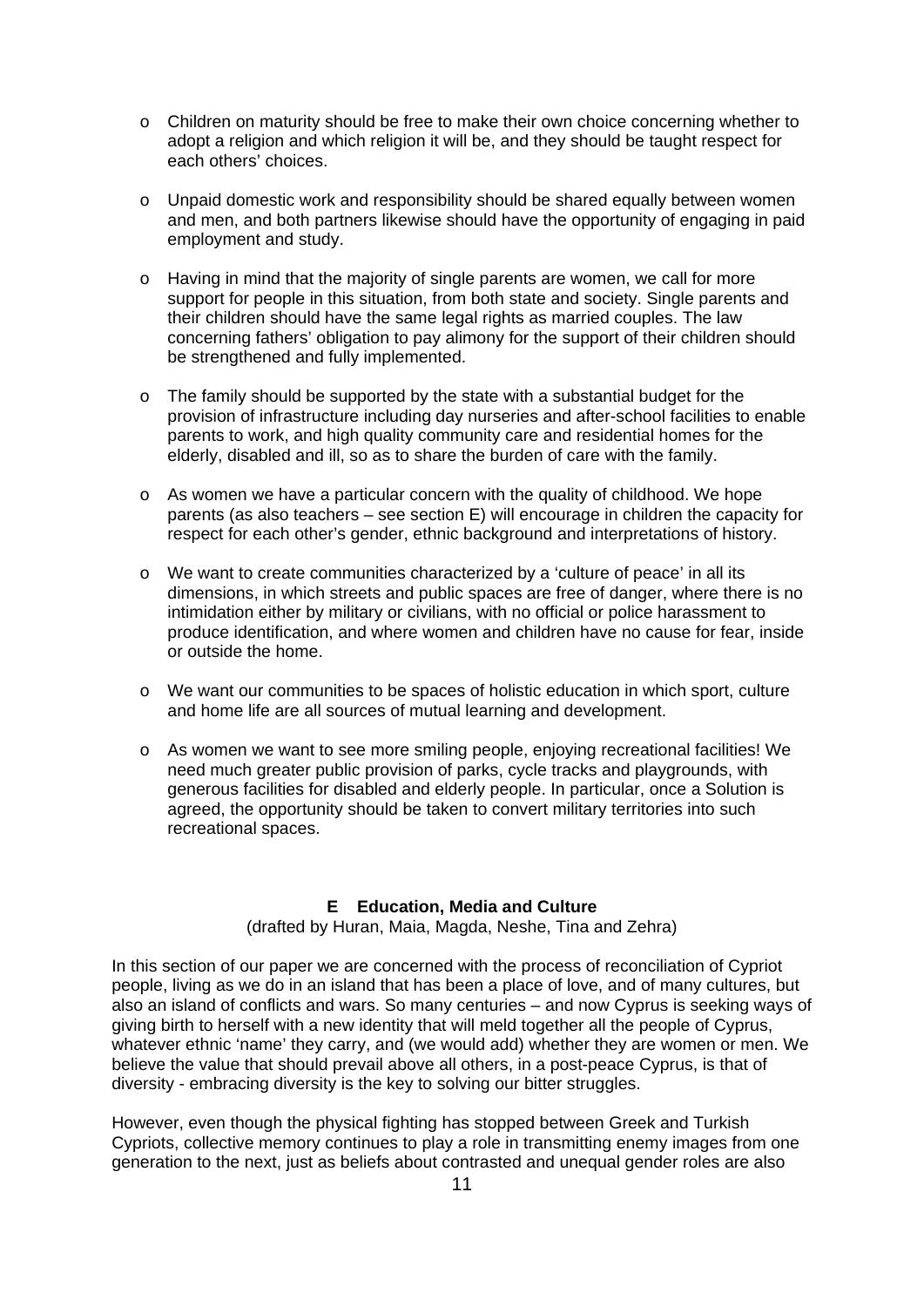transmitted to the young by the older generations. Fixed and intractable images of both kinds have become central to a sense of identity in Cyprus, blocking any possibility of a healthy relationship between the two communities or the two sexes. How can reconciliation processes create the dense network of partnerships and alliances for common goals that could transform destructive relationships between Cypriots into co-operative ones, whether on the dimension of ethnicity or of gender?

Here we consider how education, media and culture may play a part in healing simultaneously the wounds of war and the wounds of gender oppression.

## *1 Education for diversity and equality*

Education for diversity and equality is fundamental to achieving a pluralist, multicultural and democratic society. Education can be a key factor in the healing and reconstruction of social relations in a post-peace Cyprus, 'softening' the ethnic and gender divisions in the younger generation.

We see the Ministry of Education and school administrations as having an important responsibility. They should set up a division with the specific responsibility of promotion education for equal and respectful citizenship and co-existence. We hope it would consider the following changes:

- o Model multicultural, multilingual schools should be established.
- o Within the education system educational curricula, guidelines, texts and exam content should be overhauled to rid them, on the one hand, of racism and negative ethnic stereotyping, on the other hand of sexism and gender stereotyping.
- o The history curriculum, in particular, is currently imbued with nationalist bias, and taught and represented as men's stories told by men in a masculine voice. We wish to see the subject humanized, expressive of diverse view points, and reclaiming women's hidden history.
- o Education at all levels, from the nursery school to university, should openly address divisions of nationality, religion, colour, class, gender and sexuality, so that multiple identities are acknowledged, welcomed and represented.
- o There should be a conscious element of conflict resolution in the educational process to address conflict in gender relations, family life, local communities and (at a national level) cultural and religious conflict and tensions concerning the environment. Children and young people should be enabled to express their viewpoints on conflictual themes in the confidence of being heard respectfully, so as to foster empathy.

Not only the educational administration but also, importantly, teachers and parents must be involved in the creating this new educational culture of respectful co-existence. There are challenging implications for teacher training.

# *2 The potential of the media for social change*

As a result of their ability to reach and influence large numbers of people, the media carry an immense power whether to deepen division and conflict, or enable a culture of peace. To counter the media's negative potential for escalating tensions, journalists (and through them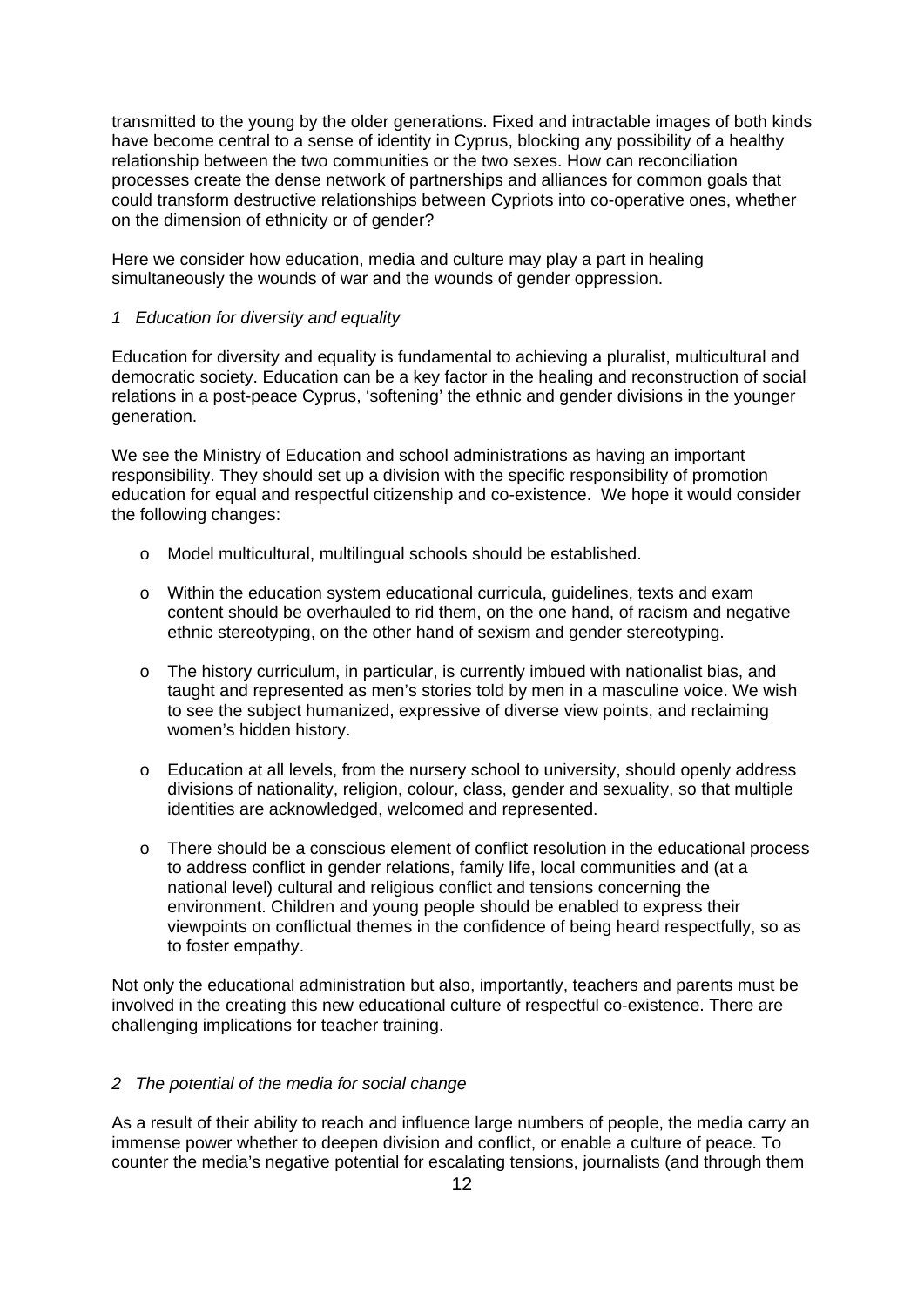their audiences) should be encouraged to be more alert to the realities and sensitivities of 'the other' – whether this is means the insufficiently heard voice of the ethnic 'other', or of women.

*In terms of the ethno-national conflict…* Media should air the political and social realities of the 'other' as well as of their own 'side'. They should encourage public discussion about conflictual issues, adopt a responsible in-depth and analytical approach to reporting them, state clearly the underlying and explanatory facts. They should avoid presenting the views or actions of certain individuals as though they spoke for an entire ethnic group, identifying them rather in their specificity, together with the particular interests they represent. Journalists and broadcasters should make a practice of putting forward alternatives, whether of concepts, frameworks, perspectives or interpretations. We might consider the use of responsible historical documentaries on TV and radio, to allow discussion of the past, the admission of suffering and of responsibility, an opportunity for mourning and a chance to move forward.

*In terms of gender relations…*Too many media representations today either lack a presence of women or promote stereotypic roles for men and women, with women often portrayed as passive, or as sex objects. We wish to see more women in positions of influence and authority in both press and broadcasting, whether in decision-making, directing, production, news services or entertainment. Women's viewpoints on political issues should be given equal space with those of men. The media can be influential in changing the use of language to suit new times. We want all our languages to be reformed so as to exclude unnecessarily militaristic, hierarchical, sexist, racist and other divisive terms. We would like to see sexneutral words replace unnecessarily gendered language (e.g. chairperson for chairman), and an end to innuendo and sexualized terminology.

We believe the following could be useful:

- o joint workshops for journalists and broadcasters from north and south;
- o internships in the media of 'the other side';
- o cross-ethnic journalists'/broadcasters' Internet networks;
- o gender awareness workshops for journalists and broadcasters;
- o women journalists and broadcasters' associations and networks;
- o support for heightening professional standards of journalism;
- o a 'watchdog' institution to register complaints against the media under antidiscriminatory laws.

#### *3 The important role of culture in fostering multicultural and inclusive citizenship*

Intellectuals and artists can play an important role both in building peace and creating a respectful and gender-equal society. It is their strength that through their work they can question and deconstruct those myths and traditions that exclude, marginalize or put down the ethnic or gender 'other', while through their imaginations creating more pluralist, inclusive myths and traditions for the generations to come. We would like to see the intellectuals and artists of both 'sides', and of both sexes, associating and working co-operatively in such a way as to shift the understanding of the others' life experiences, in exhibitions, poetry readings, dance, cinema festivals, theatre productions and many other cultural forms. These possibilities should be explored at local level in our communities, at national level in Cyprus, and internationally – where the people of Cyprus can make the island known as a centre of inclusion and of equality – in short, of peace.